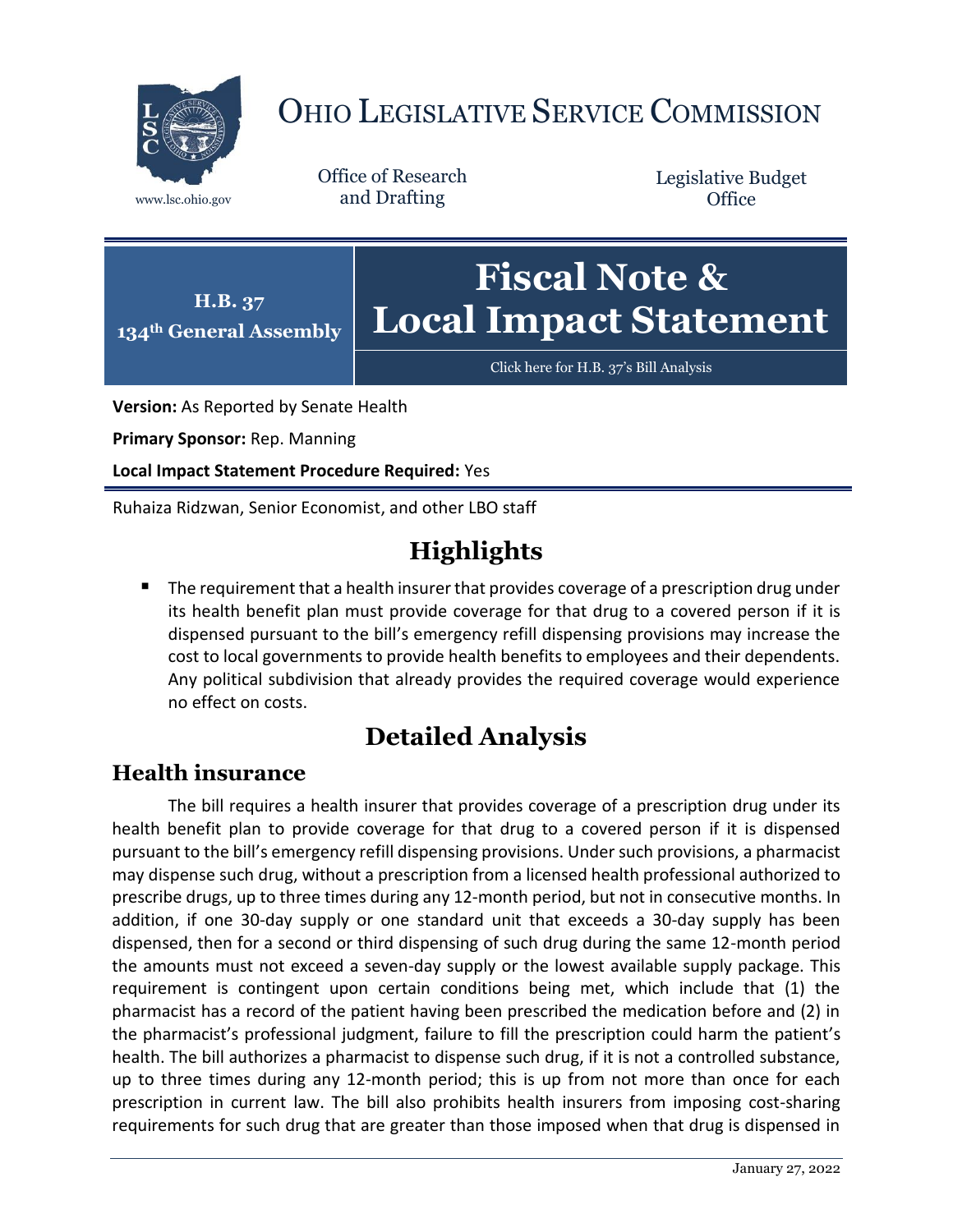accordance with a prescription issued by a licensed health professional authorized to prescribe drugs.

The bill specifies that the requirements apply to health insurers as defined in section 3922.01 of the Revised Code, which include health insuring corporations (HICs), sickness and accident insurers, multiple employer welfare arrangements, and public employee benefit plans. The bill applies to health benefit plans that are delivered, issued, modified, or renewed on or after the effective date of the bill. The bill includes a provision that exempts its requirements from an existing law requirement related to mandated health benefit bills.<sup>1</sup>

#### **Fiscal effect**

The requirements under the bill have no fiscal impact on the state's health benefit plans, according to a Department of Administrative Services official. However, they may increase costs to local governments' health benefit plans. Any increase in prescription drug coverage to such plans would increase costs to local governments to provide health benefits to employees and their dependents. If some local government plans already provide the required coverage for such drug purchases, the bill would not affect their costs. LBO staff are unable to quantify the bill's fiscal impact on local governments due to lack of information related to prescription coverage under their employee health benefit plans.

Though data limitations do not allow a reliable estimate of the magnitude of the potential increase in costs for local governments, available data do allow the development of an illustrative example that suggests that the costs to local governments may exceed \$1 million per year statewide. The Centers for Disease Control and Prevention (CDC) estimates that approximately 10.5% of the U.S. population has diabetes; this estimate includes some who are not aware they have it.<sup>2</sup> Applying this percentage to the estimated Ohio population in 2020 of 11.7 million, approximately 1.2 million Ohioans may have diabetes (including some who may not yet have been diagnosed with the disease). Based on data from the 2018 American Community Survey (ACS), published by the U.S. Census Bureau, approximately 59.1% of Ohioans received health insurance coverage through their employer, suggesting that approximately 709,200 Ohioans may have diabetes who are also covered by health insurance offered through their employer. Recent (i.e., 2019) estimates from the U.S. Bureau of Labor Statistics (BLS) were that 4.1% of the Ohio nonfarm workforce were employed by local government (not including those employed by an educational institution or a local government hospital), and 5.2% were employed in local government education. Applying these percentages to the 709,200 estimate above, the number of Ohioans with diabetes that are covered by a health plan sponsored by a county, municipality, or township may be about 28,981, and the number covered by a school district-sponsored health plan may be about 36,698. Retail prices for insulin medications vary considerably, ranging up to

 $\overline{a}$ 

 $1$  Under current law, no mandated health benefits legislation enacted by the General Assembly may be applied to sickness and accident or other health benefits policies, contracts, plans, or other arrangements until the Superintendent of Insurance determines that the provision can be applied fully and equally in all respects to employee benefit plans subject to regulation by the federal Employee Retirement Income Security Act of 1974 (ERISA) and employee benefit plans established or modified by the state or any political subdivision of the state.

<sup>2</sup> National Diabetes Statistics Report, 2020.